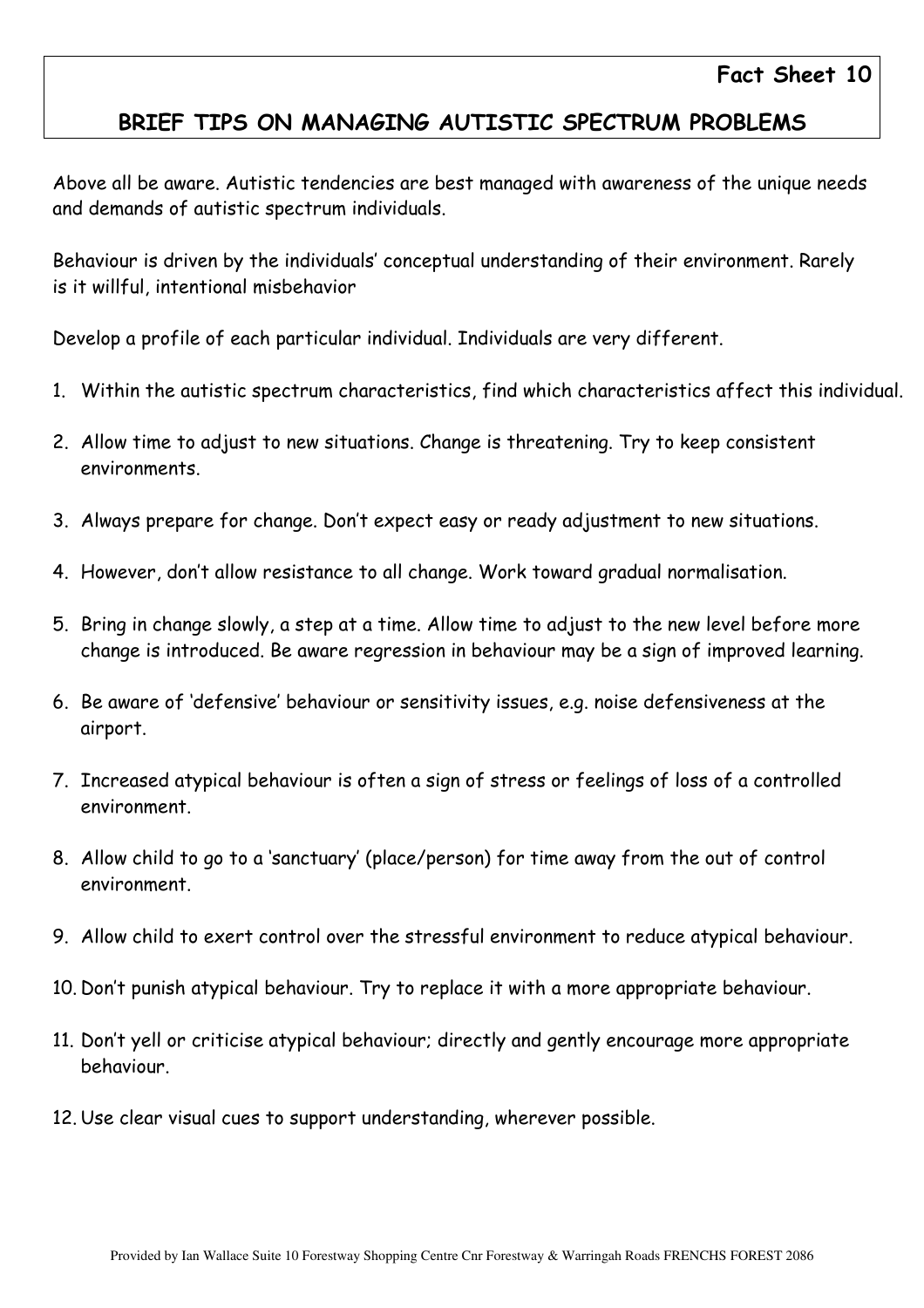- 13. Break difficult tasks into small steps, which can be visually demonstrated, maybe with prompts.
- 14. Don't rely on verbal instruction. Present learning by several sensory means, e.g. visually, practically.
- 15. Use areas of personal interest (even circumscribed interests) to help explain concepts.
- 16. Information is learnt in a rote rather than conceptual manner. Don't expect learnt information to be generalised to similar environments. Show what is the meaning of behaviour or of information.
- 17. Help link together old learning with new concepts. They do not realise this logical step.
- 18. Skills are learnt as a series of sequential behaviours, rather than grasping the whole concept or meaning of the behaviour. A child may mimic behaviour but not understand it.
- 19. Help grasp the whole picture, as they tend to focus on detail. Give time to absorb it, don't rush.
- 20.Help them avoid perseverating on a point. Encourage broader viewing of concepts and information.
- 21. Help to isolate the important factors, as they have difficulty screening irrelevant information.
- 22.Avoid colloquialisms and idioms, that they may taker literally.
- 23.Avoid 'cool' language, such as "How's my big buddy', or "that's so good it's wicked, that's sick".
- 24.Be very careful with jokes, riddles, etc.
- 25.Eliminate sarcasm or "cute" teasing.
- 26.Try to use brief, concise statements, which are directly to the point. Avoid vague, imprecise language.
- 27.Use an 'expand and compress' method for more complex verbal directions.
- 28.Try to avoid abstract terms. Avoid terms that have double meanings.
- 29.Encouraging listening and attentive skills. Don't call from a distance.